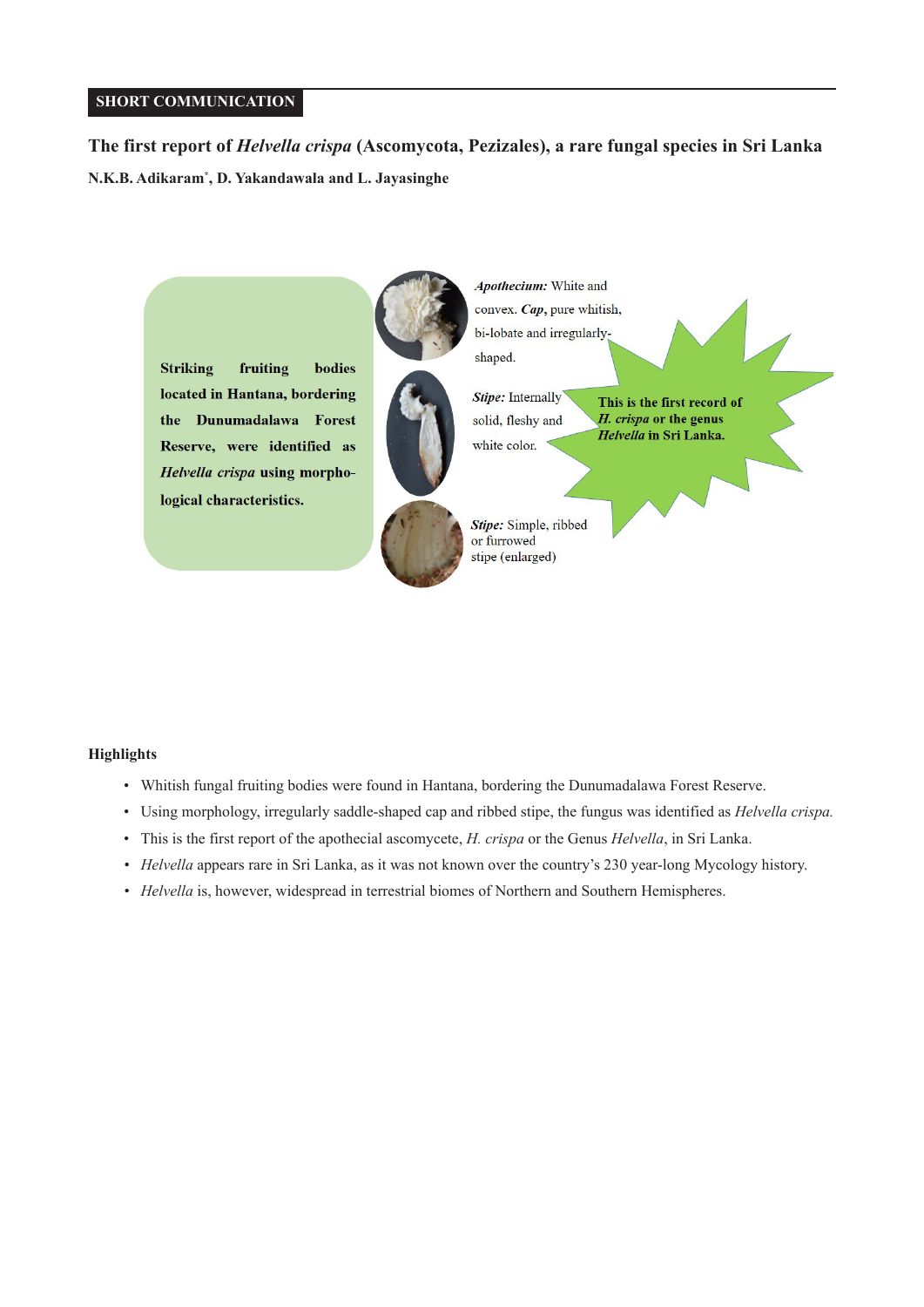## **SHORT COMMUNICATION**

# **The first report of** *Helvella crispa* **(Ascomycota, Pezizales), a rare fungal species in Sri Lanka**

## **N.K.B. Adikaram1,\*, D. Yakandawala2 and L. Jayasinghe1**

*1 National Institute of Fundamental Studies (NIFS), Hantana Road, Kandy 20000, Sri Lanka. 2 Department of Botany, University of Peradeniya, Peradeniya 20400, Sri Lanka.*

*Received: 25/04/2020 ; Accepted: 25/10/2020*

**Abstract:** Two striking, stipitate fruiting bodies of a fungus were found in Hantana area, bordering the Dunumadalawa Forest Reserve within the Kandy District (Central Province) of Sri Lanka. The apothecium was capitate, cap whitish and irregularly saddle-shaped; the stipe simple, shallowly ribbed, tapering and internally solid. The fruiting bodies were identified, using morphological characteristics, as *Helvella crispa* belonging to the family Helvellaceae, Order Pezizales and Phylum Ascomycota. This is the first record of *H. crispa* or the genus *Helvella* in Sri Lanka. The genus could also be rather rare in Sri Lanka (then Ceylon) as it has not been encountered over 230 year-long history of mycological work in the country.

*Keywords:* Apothecial Ascomycete: New fungal record to Sri Lanka; Pezizomycetes; Saddle-shaped fungi.

#### **INTRODUCTION**

Sri Lanka is a small island of the Indian ocean, with a land area of 6,570,134 ha., located closer to the southern part of the Indian sub-continent, between  $5^{\circ}$  54' and  $9^{\circ}$  52' North Latitude and 79° 39' and 81° 53' East Longitude. The island comprises of central mountains with an elevation of up to 2524 m, surrounded by the lowlands. The overall climate is considered tropical and the average temperature ranges between 28-32°C. Despite its small size, Sri Lanka is blessed with a variety of ecosystems and high biological diversity. Sri Lanka's native fungal flora is believed to be around 25,000 species of which only about less than 12% is known (Adikaram, 2004; Adikaram and Yakandawala, 2020). The earliest record of fungi in Ceylon was as far back as 1783 by Houttuyn. Mycological studies initiated by British scientists in the country from 1780s to late nineteen forties. The work continued even after 1940's, though not in the same intensity. The fact that none of the species belonging to the genus *Helvella* were reported to be encountered in the country during the long period of continuous mycological work in the country (Petch and Bisby, 1950; Karunarathna et al. 2012) shows that *H. crispa* might have been a rare species in Sri Lanka.

*Helvella* is a genus of apothecial ascomycetes, widespread in terrestrial biomes of the Northern and Southern Hemispheres (Kirk *et al*., 2008). The species in the genus are characterized by sub-sessile or stipitate fruiting body, cupulate to saddle-shaped and convex to campanulate apothecia, including species with folded and lobed caps seated on a simple ribbed or furrowed stipe (Skrede *et al*., 2017). The genus contains many of the macrofungi species of the order Pezizales and comprises a range of elaborate apothecia (Skrede *et al*., 2017).

The first record of a species of this genus was in 1753 by Linnaeus (1737, 1753) who proposed the genus *Elvella*  (= *Helvella,* orth. *var*.) for *Elvela mitra* (= *Helvella crispa* ss. Fries (1822)). Fries (1822) introduced the family Elvellaceae, which was later referred to as Helvellaceae (Corda, 1842). Genus *Helvella* is diverse and includes 52 conformed taxa around the world (Kirk *et al*., 2008). Species Fungorum (2020) has 379 valid records of species epithets under the genus, after excluding subspecific epithets.

In most of the past taxonomic circumscriptions, a broad species concept has been applied, allowing greater morphological variation among *Helvella* species that were accepted in their investigations (Afzelius, 1783; Fries, 1822; Dissing, 1966a, b; Weber, 1972, 1975; Abbott and Currah, 1997). This has also resulted in listing a number of heterotypic synonyms for many *Helvella* species, mostly assessed based on character similarities of published descriptions rather than as a result of comparative studies of type specimens (Skrede *et al*., 2017).

Skrede *et al*. (2017) have found the occurrence of a "crispa lineage", consisting of *H. crispa*, *H. maculata* and *H. leucophaea*, constituting a species assemblage of their own, in a combined morphological and molecular study, conducted using 183 *Helvella* specimens selected from 432 specimens, collected mostly from the Europe and a small sample from other regions of the world. Conversely, Zhao *et al*. (2015) concluded that the Chinese *H. crispa*like samples represented a species complex, containing at least six phylogenetic species. *Helvella* species have also been reported from Europe (Skrede *et al*., 2017) and North America (Kempton and Wells, 1970). Sixteen species of *Helvella* are recorded in India (Jamaluddin et al., 2004; Dorjey *et al*., 2013) of which eleven species have been reported from Jammu and Kashmir (Dorjey et al., 2013) with a temperate climate. Apothecial ascomycete (Pezizomycetes), *H. crispa*, is commonly known as white



 This article is published under the Creative Commons Attribution License (https://creativecommons.org/licenses/by/4.0/), which permits unrestricted use, distribution, and reproduction in any medium, provided the original work is properly cited.

*<sup>\*</sup>Corresponding Author's Email:* nimal.ad@nifs.ac.lk

*https://orcid.org/0000-0001-8570-1241*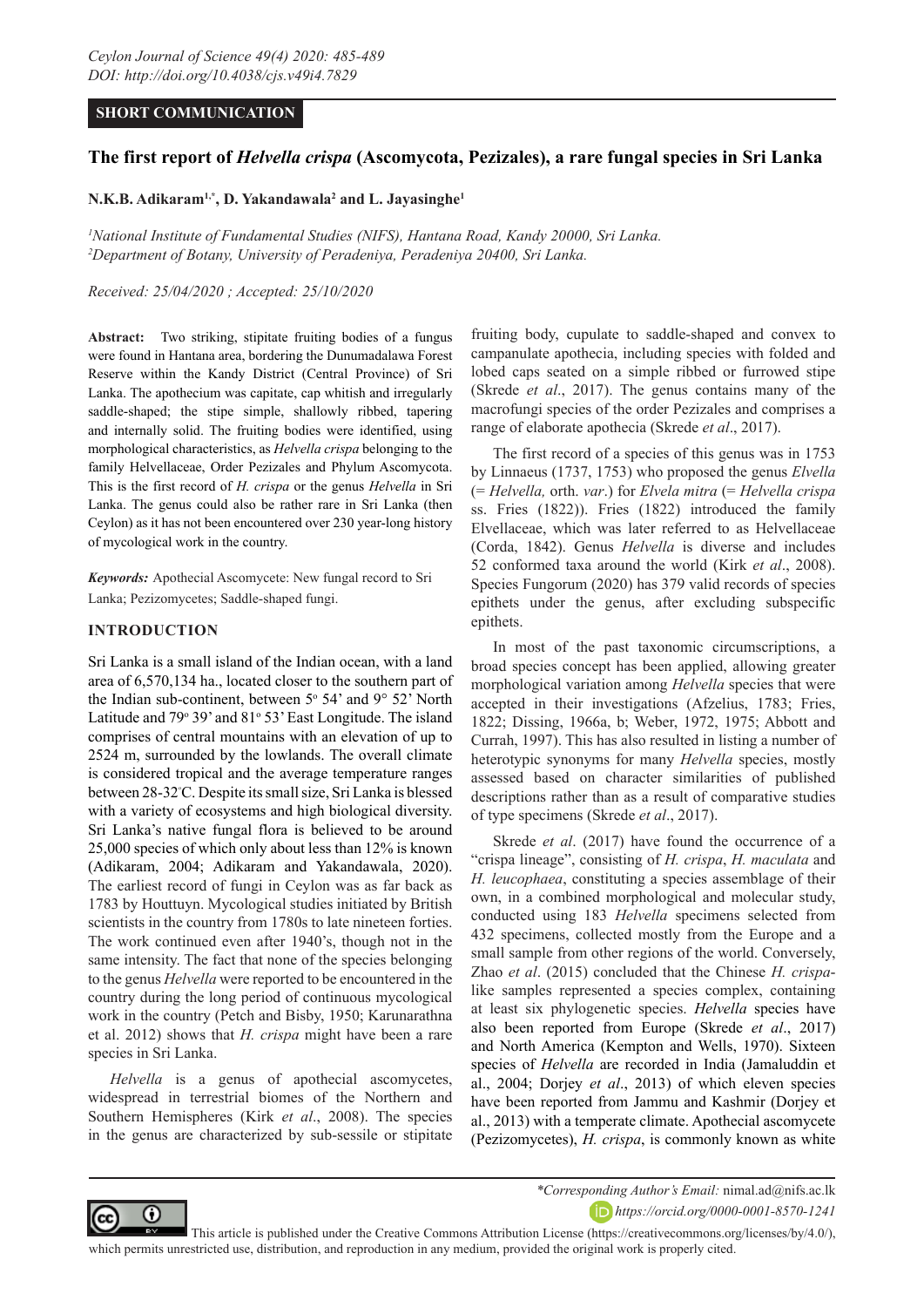saddle, elfin saddle or false morel over the world.

There were no records of any of the members of the genus *Helvella* or even the Family Hevellaceae in Sri Lanka. The present study reports a species belonging to the genus *Helvella* Family Hevellaceae collected from Hantana, Kandy for the first time in Sri Lanka (Central Province).

## **MATERIALS AND METHODS**

#### **Specimen collection**

Two identical fruiting bodies of a macrofungus were found close to each other (4 cm apart) on  $25<sup>th</sup>$  July 2015, located in Hantana, at a site just opposite and in close proximity to the boundary of the Dunumandalawa Forest Reserve (N 07° 27.4848', E 080° 63.9493', 700 -1000 m elevation which was previously known as the Walker Estate, in the Kandy District (Central Province of Sri Lanka). The fruiting bodies, aboveground, were first examined, described and photographed at its natural habitat. Further observations and photographs of the fruiting bodies, with their underground portion, were made after uprooting.

#### **Habitat**

The collection site of the two stipitate fruiting bodies was located in Hantana area (Kandy District, Central Province, Sri Lanka), at an elevation of  $700 - 1000$  m during the rainy season (South Western monsoon). They were growing on bare, sand-rich, soil with sparse ground cover closer to the vegetation of the lower montane forest. The conditions were slightly wet with moderate temperature,  $25 \pm 2^{\circ}$  C, and 90% relative humidity.

### **Spore print**

The fruiting body was longitudinally halved and examined for internal features and photographed, the observations were recorded. A spore print was obtained by keeping a longitudinally half-cut and exposed cap of the fruiting body, horizontally over a white paper for 6 h. The specimen was identified using morphological characteristics described by Fries (1822).

#### **Specimen deposition**

Specimen was deposited in a fungal collection at the Department of Botany, University of Peradeniya, Sri Lanka, the accession number is DB/UPDN/2015/03.

## **RESULTS**

#### **Identification**

Using morphological characteristics of the ascocarps, the fungus was unambiguously identified as *Helvella crispa*  (Scop.) Fr. belonging to the crispa lineage.

### **Specimen description**

*Helvella crispa* (Scop.) Fr., Syst. mycol. (Lundae) 2(1):14



**Figure 1:** *Helvella crispa*, (a) Fresh fruiting body, as visible above ground, after emerging out in the sparse ground cover, (b) Entire fruiting body, with both above- and underground growth, (c) Vertically-halved fruiting body, showing a portion of the receptacle and distinctly ribbed stipe, and (d) Internally solid stipe of a vertically-halved fruiting body. Bar = 2 cm.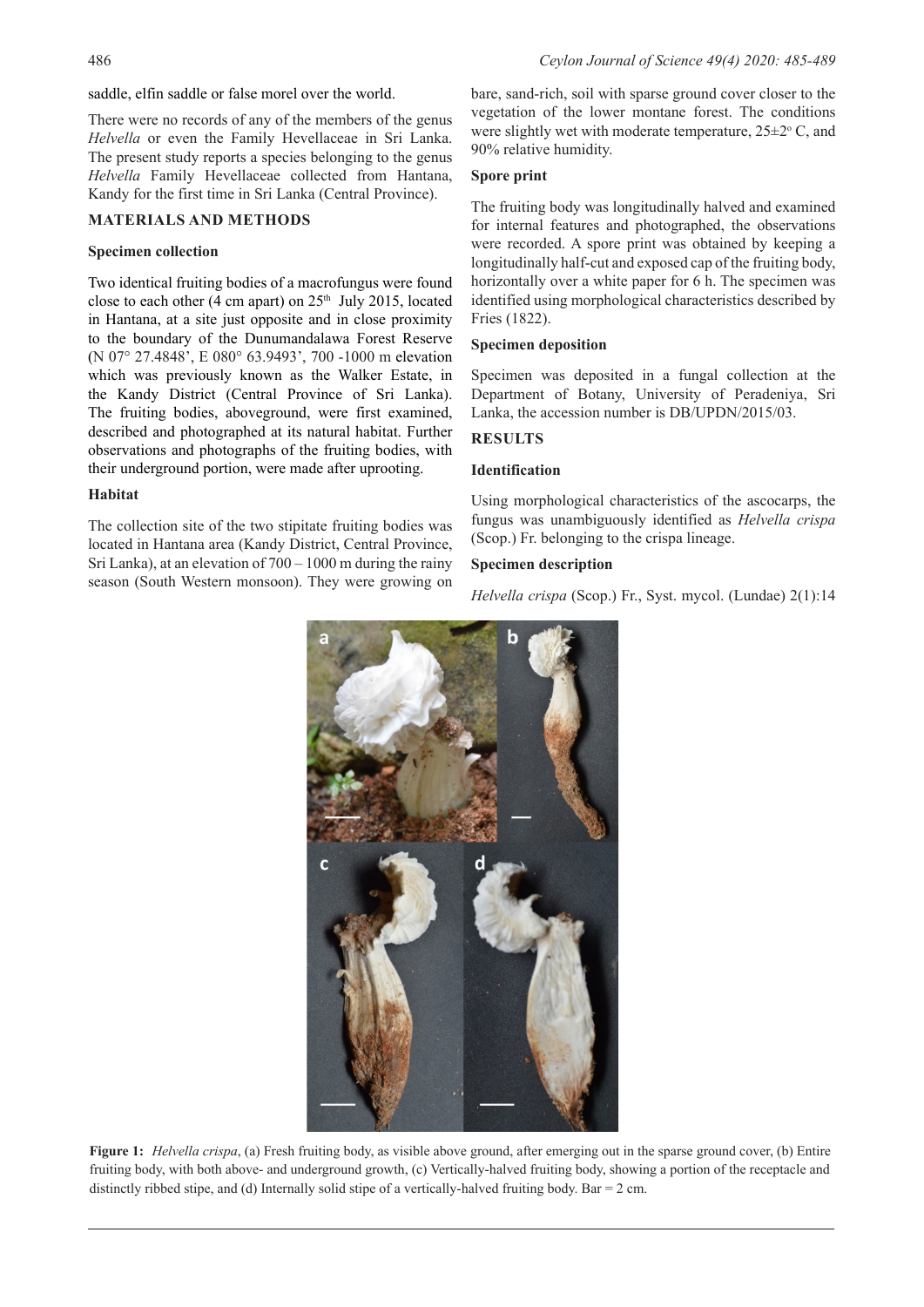

**Figure 2**: (Left) A detailed view of the ascocarp and the free cap edge which is not fused with the stipe; (Right) Beige color spore print taken from *H. crispa*.

#### (1822) Figs 1,2 Index Fungorum number: IF 186148.

*Apothecium* distinctly stipitate, white, capitate, convex and saddle-shaped; *pileus*, pure whitish, bi-lobate, irregularly-shaped externally, 5.3 - 5.5 cm in diameter and  $3.8 - 4.0$  cm high (Fig. 1), the outer surface irregularly arranged, the periphery made up of petal-like projections, each with serrated margins. Internally *pileus*, multi-layered (Fig. 1, 2), the lowest whorl of petal-like projections in the cap curved or bent inwards and downwards towards the stipe; cap edge free of and not fused with the stipe (Fig. 1). *Hymenium* surface brownish-yellow, receptacle surface (apothecial underside) brown color, softly pubescent to villose. *Asci* cylindrical and 8-spored; *ascospores* ellipsoid and hyaline, paraphyses hyaline and septate; spore print beige color (Fig. 2).

The stem or the stipe prominent, the aboveground portion 5.5 cm in height and white color, the outer surface shallowly ribbed over the entire length, continuing to the receptacle margin, the stipe internally solid, fleshy and white color. Stipe, at its broadest point at soil level, 4.2 cm in diameter, and tapering to about 2.2 cm at the cap level. Stipe extends to 7 cm underground (Fig. 1), brown color and broader to begin with at ground level and tapers down over the initial  $1/3<sup>rd</sup>$  to 2 cm and continues with the same diameter (Fig. 1).

#### **Taxonomy**

The current taxonomic rank of the fungus is Kingdom Fungi, Phylum Ascomycota, Subphylum Pezizomycotina, Class Pezizomycetes, Subclass Pezizomycetidae, Order Pezizales, Family Hevellaceae, Genus *Helvella*, Species *Helvella crispa* (Scop.) Fr. (Systema Mycologicum (Lundae) (1822)

#### Synonymy

Numerous species names that have been used in the taxonomic history of *H. crispa* which are now listed as synonyms (Species Fungorum, 2020):

*Phallus crispus* Scop., *Fl. carniol.*, Edn 2 (Wien) **2** 475 (1772)

*Costapeda crispa* (Scop.) Falck, Śluzowce monogr., *Suppl. (Paryz)* **3**:401 (1923)

*Helvella mitra* sensu Bolton [Hist. Fung. Halifax (1789: pl. 95)]; fide Cannon, Hawksworth & Sherwood-Pike

### (1985)

*Helvella atra* Oeder, *Fl. Danic.* **3**(9): tab. 534, fig. 2 (1770)

*Helvella nigricans* var. atra Pers., *Syn. Meth. Fung.* (Göttingen) **2**:617 (1801)

*Helvella nigricans* Schaeff. [as '*Elvela*'], *Fung. Bavar. Palat. Nasc.* (Ratisbonae) **4**:102 (1774)

*Phallus costatus* Batsch, *Elench. Fung.* (Halle):129 (1783)

*Helvella crispa* var. fulva Bull., *Hist. Champ. Fr.* (Paris) **1**(2):293 (1791)

*Merulius undulatus* var. fulvus (Bull.) Mérat, *Nouv. Fl. Environs Paris* **1**:48 (1821)

*Helvella crispa* var. fusca Bull., *Hist. Champ. Fr.* (Paris) **1**(2):293 (1791)

*Merulius undulatus* var. fuscus (Bull.) Mérat, *Nouv. Fl. Environs Paris* **1**: 48 (1821)

*Helvella crispa* var. alba Fr., *Syst. Mycol.* (Lundae) **2**(1):14 (1822)

*Helvella crispa* var. lutescens Fr., *Syst. Mycol.* (Lundae) **2**(1):14 (1822)

*Helvella crispa* var. grevillei J. Kickx f., *Fl. Crypt. Flandres* (Paris) **1**:504 (1867)

*Helvella crispa* f. grevillei (J. Kickx f.) Massee, *Brit. Fung.-Fl.* (London) **4**:459 (1895)

*Helvella pithyophila* Boud., *J. Bot.*, Paris **1**:218 (1887)

*Helvella crispa* var. pithyophila (Boud.) Donadini, *Bull. Soc. linn. Provence* **28**:75 (1975)

*Helvella barlae* Boud. & Pat., *J. Bot.*, Paris **2**:445 (1888)

*Helvella crispa* var. barlae (Boud. & Pat.) Boud., *Hist. Class. Discom. Eur.* (Paris):35 (1907)

### **DISCUSSION**

*Helvella* is known as a highly diverse genus with a wide geographical distribution. *Helvella crispa* is characterized by white or pale bi- to tri-lobate apothecia, with a pubescent to villose receptacle surface and in-rolled to inflexed margin when young, and a white ribbed stipe (Weber, 1972). Historically, species identification in *Helvella*, has relied upon a morphological species concept mostly drawing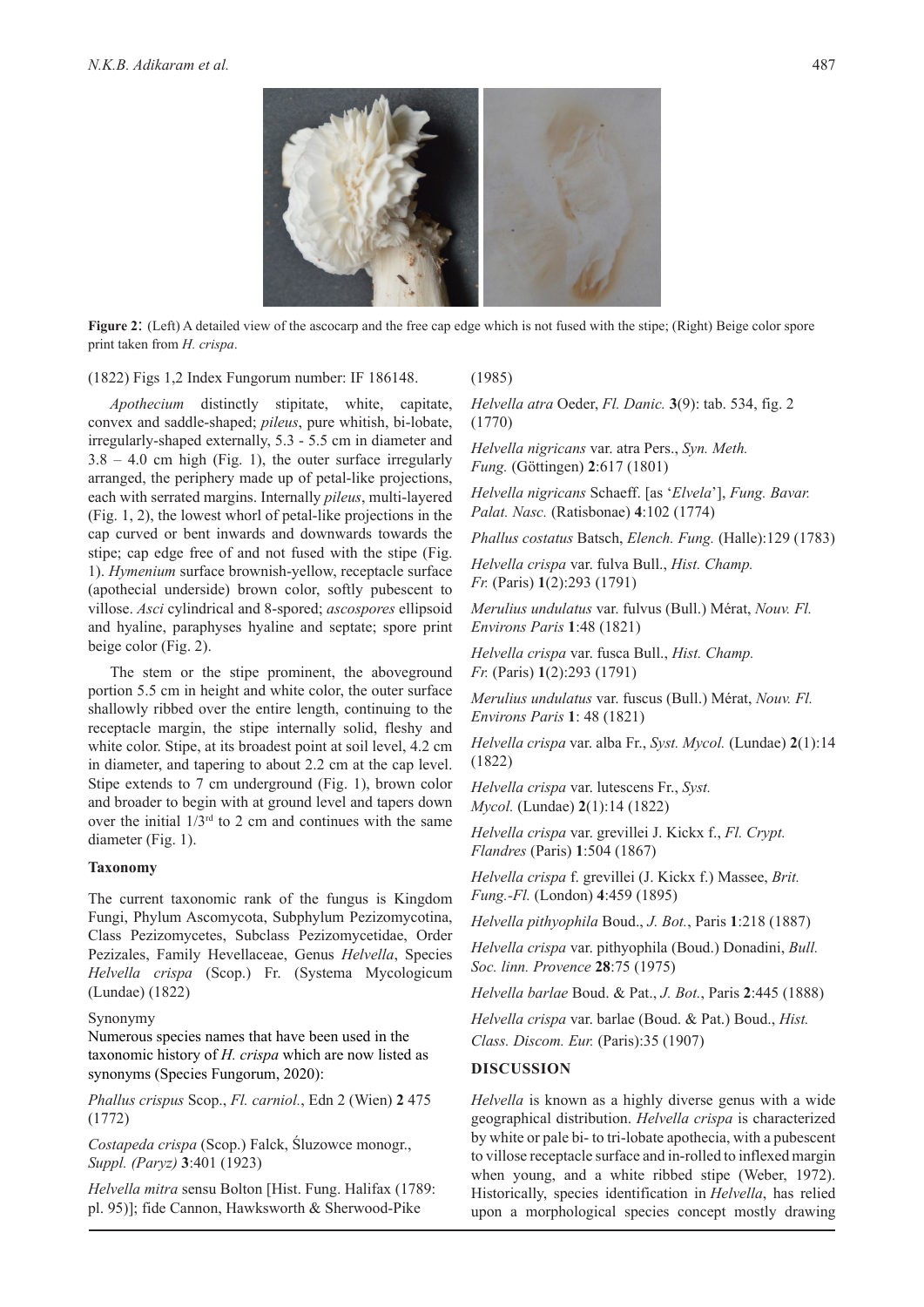on macroscopic characteristics of the apothecium, shape, color and outer surface characteristics, the hymenium, excipulum and stipe.

While most of the morphological features of the cap, stipe or the receptacle of the specimens used in the present study tallied entirely with the currently available records and descriptions, certain features, such as the "flower-like appearance" of the cap, was complex and even difficult to be accurately described. These features could not be compared with any of the existing records of *H. crispa*. This again reiterates the greater morphological diversity within the species. A recent and extensive study, that gathered morphology and phylogenetic evidence from 4 loci, hsp, tef, rpb2 and LSU of *Helvella* species, using large numbers of samples from Europe and smaller sample numbers from other regions of the world, had shown very little "within species divergence" (Skrede *et al*., 2017). Nevertheless, some species showed more intraspecific diversity than others. Among them, *H. costifera* and *H. crispa* had highest "within-species diversity" (Skrede *et al*., 2017).

Morphological features and the habitat-ecology of the two species (Skrede *et al*., 2017), *H. maculata* and *H. leucophaea*, that make a "cripa lineage", together with *H. crispa,* were distinct from the fungal specimens subjected to the present study. *Helvella leucophaea* resembles *H. crispa* in size and stature, the stipe is whitish but appears deeply ribbed. *Helvella maculata* is a temperate species that features an elaborately ribbed and pocketed stem, a brownish cap that is loosely lobed, and a fuzzy, whitish undersurface. The species appears under conifers and hardwoods from Alaska to California, usually in fall, but also over winter or in spring in coastal areas (Weber, 1972).

Phylogenetic analyses of combined ITS, nrLSU, tef1-α, rpb2 and mcm7 sequence data from *H. crispa*like specimens collected within China revealed that *H. crispa* represents a species complex, containing at least six phylogenetic species (Zhao *et al*., 2015). Skrede *et al*. (2017), however, found an assemblage of three species. *H. crispa*, *H. maculata* and *H. leucophaea*, forming "crispa lineage".

Neither any species belonging to the genus *Helvella* nor the genus itself has been recorded in Sri Lanka during its 230-year long history of intense Mycological investigations. The occurrence of the specimens described in the present paper in the country could be considered rare.

#### **CONCLUSIONS**

Fungal fruiting bodies collected from Hantana, Kandy, Sri Lanka were morphologically identified as *Helvella crispa.*  This is the first record of *H. crispa* or the genus *Helvella*  in Sri Lanka.

### **ACKNOWLEDGEMENT**

Authors gratefully acknowledge Eranga Yakandawala for preparing photo plates.

# **DECLARATION OF CONFLICT OF INTEREST**

Authors declare that they have no conflict of interest.

## **REFERENCES**

- Abbott., S.P. and Currah., R.S. (1997). The Helvellaceae: systematic revision and occurrence in northern and northwestern North America. *Mycotaxon* **62**:1-125.
- Adikaram, N.K.B. (2004). Fungal taxonomy and current status of knowledge of fungi of Sri Lanka. *National Workshop on Current Status of Lower Plants in Sri Lanka, 28th October 2004, Peradeniya* (Abs).
- Adikaram, N.K.B. and D.M.D. Yakandawala (2020). A checklist of plant pathogenic fungi and Oomycota in Sri Lanka. *Ceylon Journal of Science* **49**(1):93-123 DOI: http://doi.org/10.4038/cjs. v49i1.7709.
- Corda, A.C.J. (1842). *Icones fungorum hucusque cognitorum* **5**:1-92.
- Dissing, H. (1966a). A revision of collections of the genus *Helvella* L. ex St-Amans emend. Nannf. in the Boudier Herbarium. *Revue de Mycologie* **31**:189-224.
- Dissing, H. (1966b). The genus *Helvella* in Europe with special emphasis on the species found in Norden. *Dansk Botanisk Arkiv* **25**:1-172.
- Dorjey, K., Kumar, S. and Sharma, Y.P. (2013). Four *Helvella* (Ascomycota: Pezizales: Helvellaceae) species from the cold desert of Leh, Ladakh, Jammu and Kashmir, India. *Journal of Threatened Taxa* **5**(5):3981- 3984.
- Fries, E.M. (1822). Fluted white elfin saddle mushroom *Helvella crispa* (Scop.) Fr. *Systema Mycologicum (Lundae)* **2**:1-275.
- Jamaluddi, M.G. and Goswami, O.B.M. (2004). Fungi of India (1989–2001). Scientific Publishers, India, 326pp.
- Karunarathna, S.C, Udayanga, D, Maharachchikumbura, S.N., Pilkington, M., Manamgoda, D.S., Wijayawardene, D.N.N., Ariyawansa, H.A., Bandara, A.R., Chukeatirote, E., McKenzie, E.H.C. and Hyde, K.D. (2012). Current status of knowledge of Sri Lankan mycota. *Current Research in Environmental & Applied Mycology* **2** (1):18-29.
- Kempton, P.E. and Wells, V.L. (1970). Studies on the fleshy fungi of Alaska. IV. A Preliminary account of the genus *Helvella*. Mycologia **62**:940-958.
- Kirk, P.M., Cannon, P.F., Minter, D.W. and Stalpers, J.A. (2008). Ainsworth & Bisby's Dictionary of the Fungi, 10th Edition. CABI Europe-UK: [i]-xi, [1]-771.
- Linnaeus, C. (1737). Hortus Cliffortianus. Amsterdam, Netherlands.
- Linnaeus, C. (1753). *Helvella pineti* L. *Species Plantarum* **2**:1180.
- Petch, T. and Bisby, G.R. (1950). The fungi of Ceylon. Ceylon Government Press, Colombo, Ceylon 111pp.
- Scopoli, J.A. (1772). *Phallus crispus* Scop. *Flora carniolica* **2**(1606):475.
- Skrede, I., Carlsen, T. and Schumacher, T. (2017). A synopsis of the saddle fungi (*Helvella*: Ascomycota) in Europe-species delimitation, taxonomy and typification. *Persoonia* **39**:201-253.
- Species Fungorum (2020). Available online at http:// www.speciesfungorum.org/GSD/GSD species. asp?RecordID=186148.
- Weber, N.S. (1972). The genus *Helvella* in Michigan. *The Michigan Botanist* **11**:147-201.